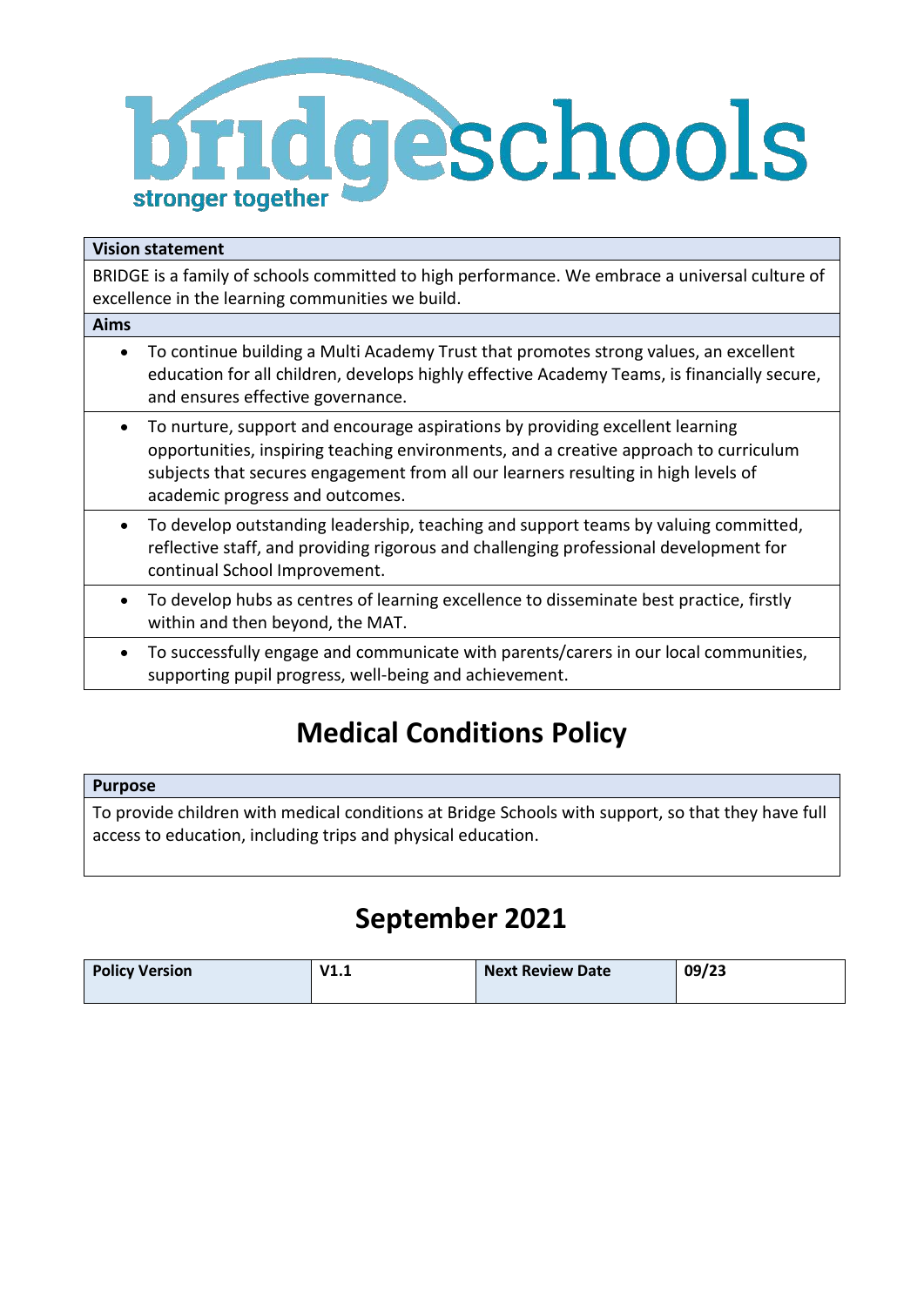The Trust recognises

- that it has a responsibility to support pupils with medical needs
- that medical conditions can be life threatening and
- understands the impact that medical conditions can have on a child's ability to learn

The Trust follows the Department for Education's guidance on managing medicines in schools and early years settings:-

[\(https://www.gov.uk/government/uploads/system/uploads/attachment\\_data/file/306952/Statutor](https://www.gov.uk/government/uploads/system/uploads/attachment_data/file/306952/Statutory_guidance_on_supporting_pupils_at_school_with_medical_conditions.pdf) y guidance on supporting pupils at school with medical conditions.pdf )

#### **Aims:**

- All children with medical conditions are able to take part in school life, as typical, with any child
- Have arrangements in place which support these children and are reviewed regularly
- Maintain effective partnerships with health and social care professionals, children, parents/carers to ensure that the needs of children with medical conditions are fully met

#### **Principles and Practice:**

The Trust shall have overall responsibility to ensure that

- Each school have sufficient staff who are suitably trained
- Each school monitors, reviews and implements children's individual healthcare plans with the support of the school nursing service
- Each school undertakes risk assessments for school visits, trips and other school activities outside of the typical timetable
- All relevant school staff are made aware of the child's medical condition/need
- The Head has delegated responsibility for ensuring the implementation of this policy

#### **Our Method:**

Medicines will only be administered at School when it would be detrimental to a pupil's health not to do so. The School will store and dispense medication to pupils as long as:-

- It is prescription medication which has been prescribed by a medical practitioner with written instructions for its use; or
- It is non-prescription medication which has been supplied by the parent/guardian with written instructions for its use; and
- Written parental consent has been given.

The school does not keep or dispense any other medication [other than salbutamol for use with the emergency asthma kit (see below) or to relieve allergies by using Epi-pens].

Medication brought into school must be clearly labelled with the pupil's name, dosage, method of administration and be in-date.

Medication will be available to identified pupils at all times of the school day.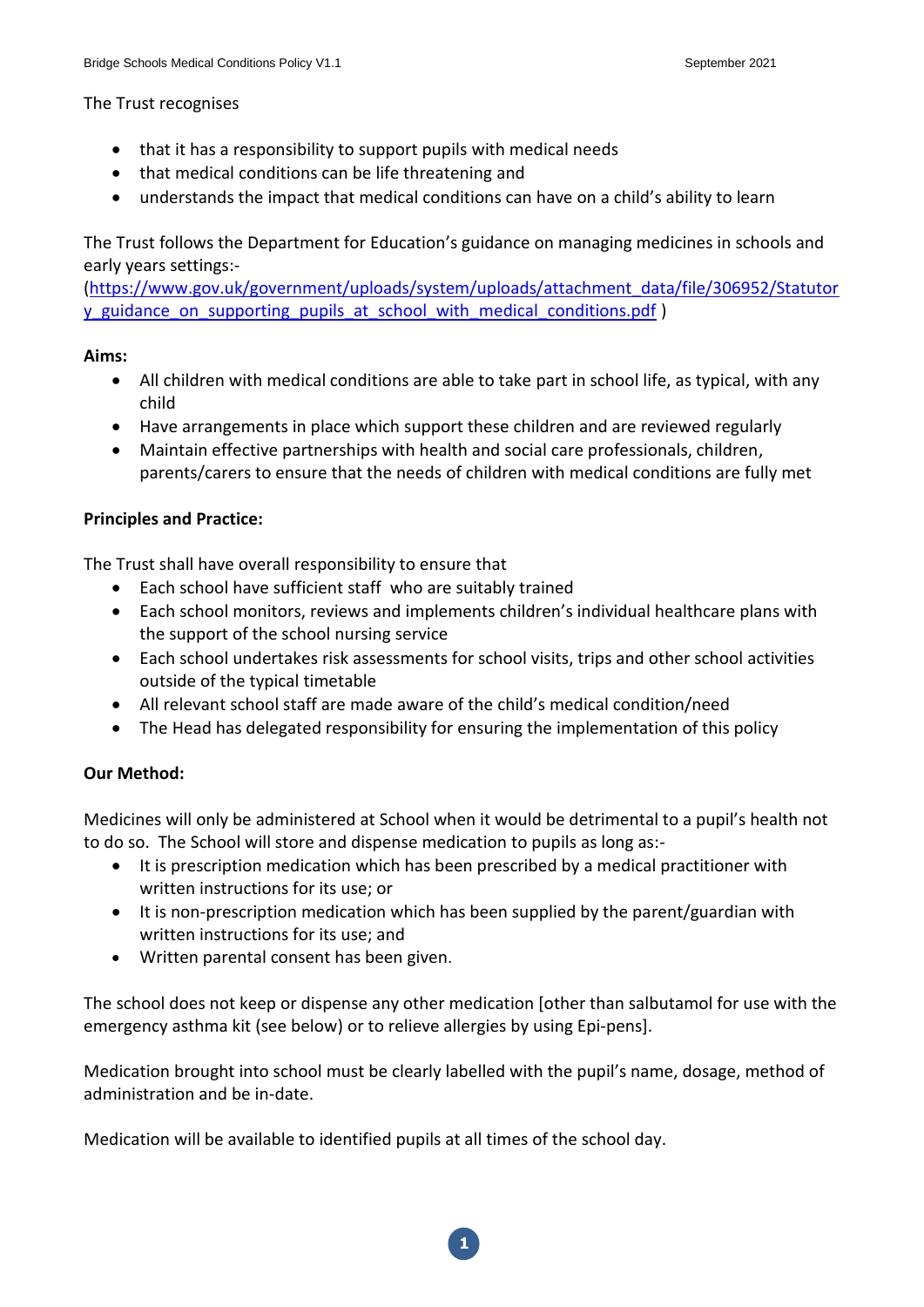#### **Self-Management of Medication**

This school does not allow pupils to carry or manage their own medication.

Children will self-medicate where possible ie children putting medicine in their own mouth, children taking a tablet. Staff will supervise.

If a child refuses to take their medication they cannot be forced to take it. School will inform the parents/carers so that alternative options can be considered.

#### **Emergency Asthma Kits**

This School's procedures for managing the use of the emergency asthma kit is based on Department of Health guidance:-

[https://www.gov.uk/government/uploads/system/uploads/attachment\\_data/file/350640/guidance](https://www.gov.uk/government/uploads/system/uploads/attachment_data/file/350640/guidance_on_use_of_emergency_inhalers_in_schools_September_2014__3_.pdf) on use of emergency inhalers in schools September 2014 - 3 .pdf

Staff authorised to dispense this medication have read the above guidance and have been given instruction in the recognition of the symptoms of an asthma attack and the appropriate procedures to follow.

The emergency inhaler contains Salbutamol and will only be available to pupils who have been diagnosed with asthma and prescribed an inhaler OR prescribed an inhaler as reliever medication.

In addition parental consent must be obtained for use of the emergency inhaler.

The school keeps a register of pupils who have been diagnosed with asthma or prescribed a reliever inhaler.

The emergency asthma kit will be stored and managed in the same way as any other prescription medication following the procedures above.

#### **Storage of Medicine**

Medicines will be securely stored.

All medicines must be signed in in the Medicines Log.

The Patient Information Leaflet (PiL) must be stored with the medication for knowledge of side effects etc.

Any medicine given out must be recorded in the Medicines Log.

Medicines can only be given out by trained first aiders.

#### **Disposal of Medicine**

All stored medicines must be collected by the parent/carer at the end of each half term if not collected previously.

A FaW trained school staff member will regularly check all stored medications for their expiry dates.

School staff must not dispose of medicines.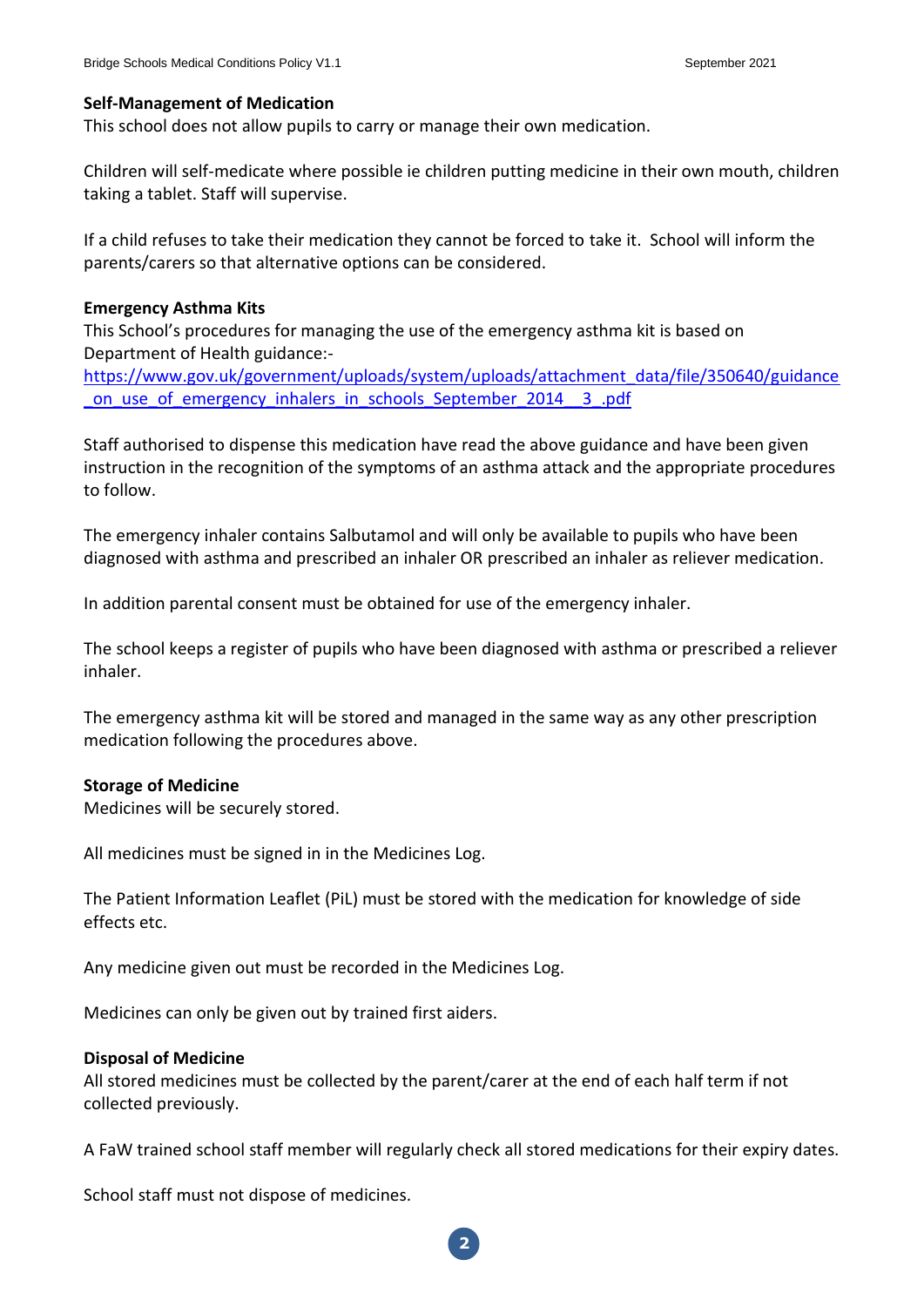Parents are responsible for the disposal of medicines which have expired. Expired medicines will be returned to the parent/carer for them to dispose of.

#### **Facilities for Medical Procedures**

A room has been provided for medications and medical treatments to be administered.

#### **Training**

The Head will ensure that sufficient staff are suitably trained in the administration of medication and support of pupils with medical needs.

The Head will keep a record of all medical needs training.

All staff who administer medicines are first aid trained.

Staff who administer medicines that require a healthcare plan for that child, will have specific training ie inhaler/epi-pen. This training will be renewed every 2 years, when required.

#### **Sharing of Information**

The Head will ensure that relevant staff are made aware of any pupil's medical condition. This information will include, where appropriate:-

- Medical condition
- Side effects of medication
- Signs and symptoms
- Modifications and allowances

#### **Emergency actions**

The Head will ensure that relevant information is shared with cover staff etc.

If a child becomes ill at school they will be accompanied to the medical room by a suitable adult and the school administrator and Head informed.

If a child needs to be taken to hospital, a suitable adult will stay with them until the parent/carer arrives or if necessary accompany them in an ambulance to hospital.

#### **Individual Healthcare Plans**

The Head will work with (or identify an appropriate member of staff to work with) healthcare professionals and parent/carers to establish an effective healthcare plan where appropriate.

Individual healthcare plans should include the following information

- the medical condition, its triggers, signs, symptoms and treatments
- precisely what help the child needs to manage their condition, what they can do themselves and what they need from another (including supervision)
- who in the school needs to be aware of the child's condition, which staff will be available to provide support to the child, and the level of training and proficiency required of the staff member
- the written permission from parents and the head teacher for medication to be administered by a member of staff, or self-administered by the pupil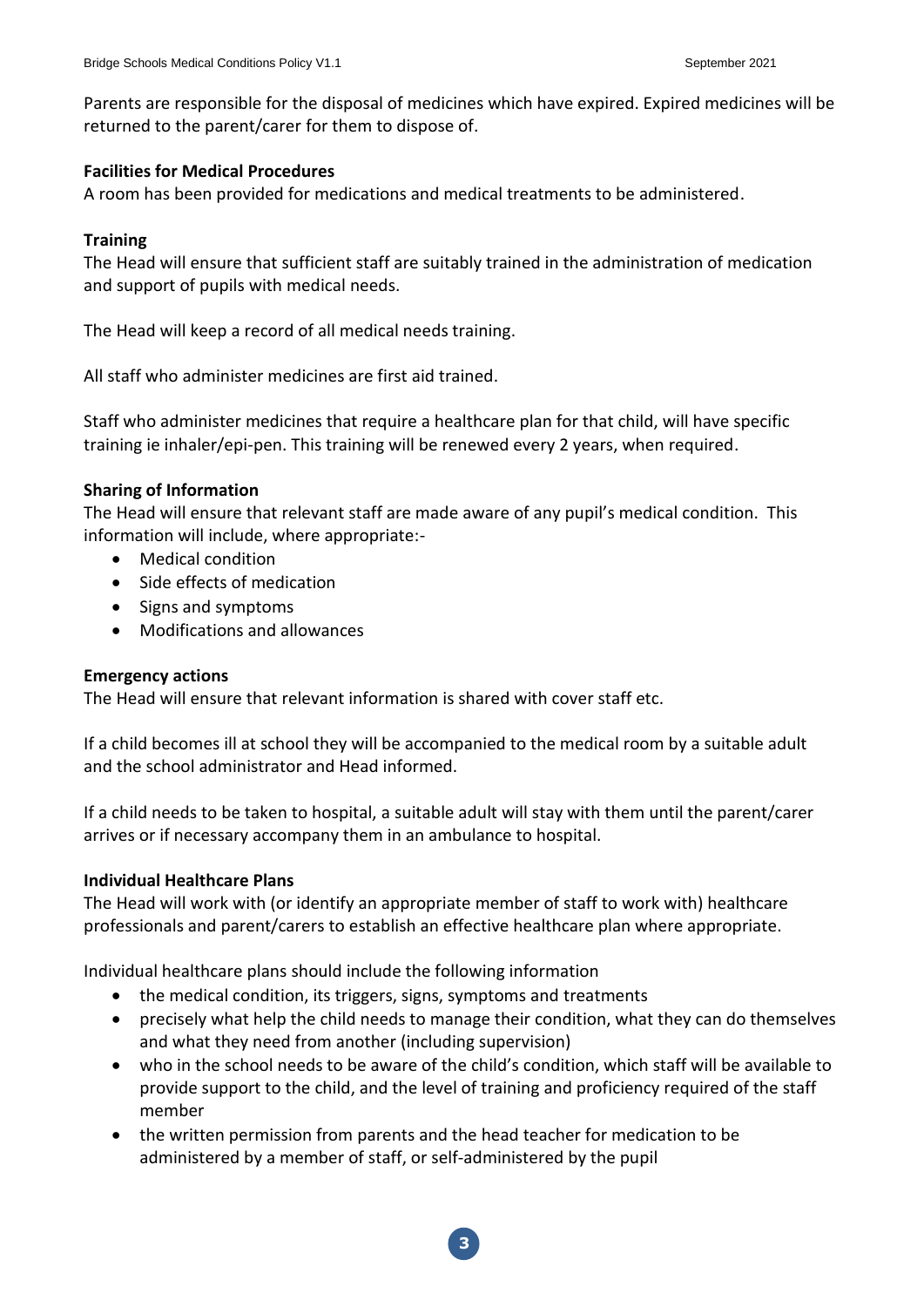- any specific support needed around the child's educational, emotional and social needs, e.g. management of absences, support for catching up with lessons or any counselling arrangements
- what to do in an emergency situation, including whom to contact
- the pupil's practical medical requirements, including managing their surroundings where it affects them e.g. noisy rooms
- the plans that need to be put in place for exams (if appropriate), school trips (including overnight) or other school activities outside of the normal school timetable
- where a child has a Statement of Special Educational Needs (SEN) or an EHCP, how the individual healthcare plan should be linked to or become part of that Statement or Plan
- where a child has SEN but does not have a Statement of SEN or an EHCP, mention of the child's SEN in their individual healthcare plan
- how to manage queries about confidentiality and which individuals those rules can be breached in favour of
- the date that the individual healthcare plan is to be reviewed (at least annually), who can alter the plan, which parts can be altered, and the process for reviewing the plan

Healthcare plans will be reviewed at least annually or sooner if there is reason to suspect that the plan is no longer appropriate. A healthcare plan review can be initiated by the school, healthcare professional or the parents/carers.

## **Risk Assessment**

In addition to the healthcare plan the school will carry out individual risk assessments for any pupil where the pupil's medical needs introduce new risks to an activity or increase existing risks. This will include (but may not be limited to) individual risk assessments for off-site activities, sporting activities and practical lessons.

Risk assessment for off-site activities, in particular, will include consideration of:-

- Access to medication
- Appropriate storage of medication
- Staff training in administration of medication
- Emergency procedures

#### **Unacceptable practice**

To prevent unacceptable practice the Head will ensure that:-

- Pupils have access to their medication at all times during the school day or during educational activities off-site
- Healthcare plans reflect the needs of the pupil and take into account the views of parents/carers and advice of healthcare professionals
- Every effort is made to ensure that pupils with medical needs are able to stay in school for normal school activities (including lunch) unless there is a specific reason detailed in their healthcare plan not to do so
- If the pupil becomes ill; ensure that he/she is accompanied to the school office/medical room by an appropriate person
- Pupils with medical needs are not penalised on their attendance record if their absences are related to their medical condition, hospital appointments, etc
- Toilet, food and drink breaks are provided where necessary in order to manage a pupil's medical condition